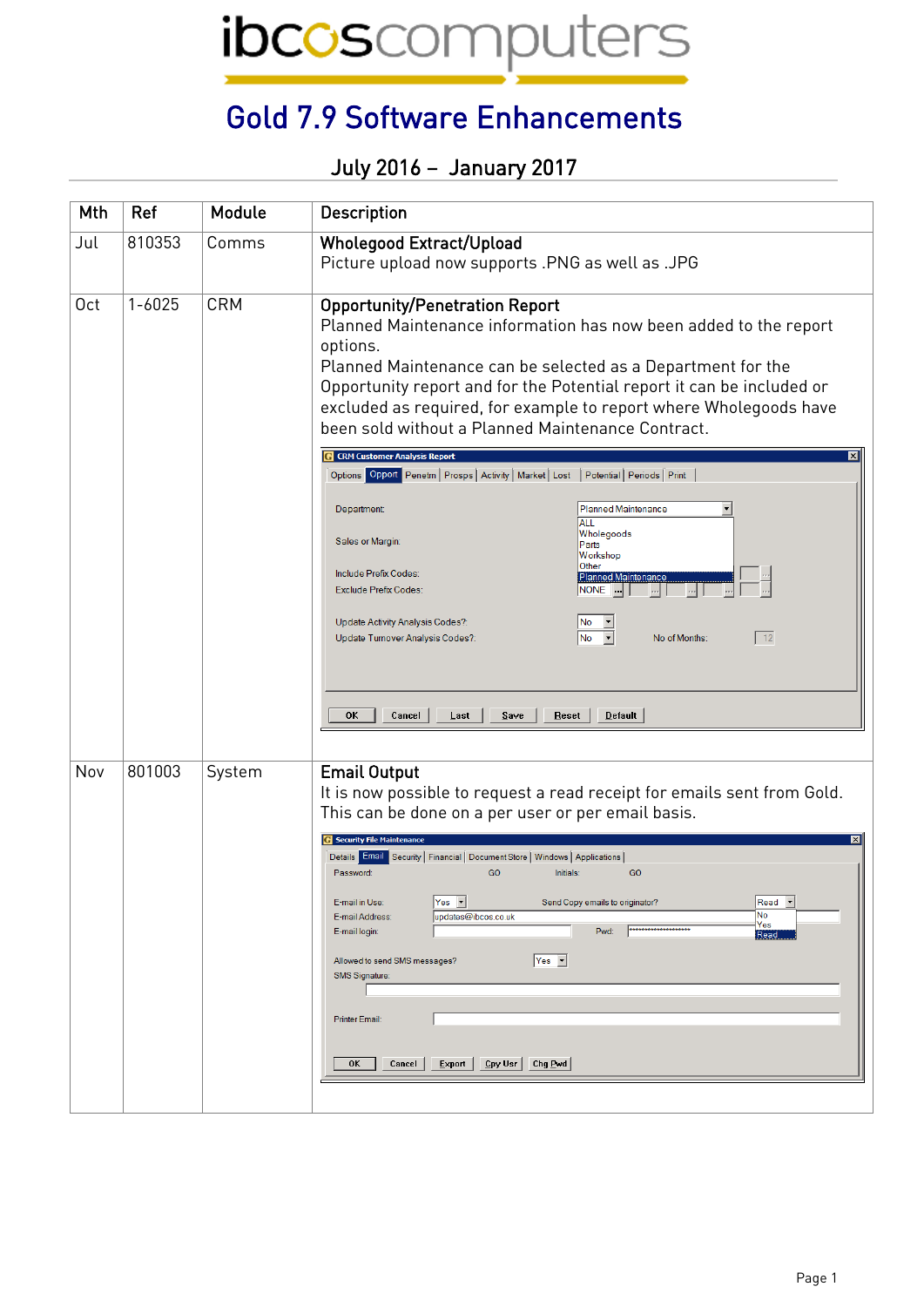| Jan | 814144 | System | <b>Printing of £ Pound Signs</b><br>Historically, due to a difference in the character sets used for Windows<br>and Classic Gold, the printing of E pound signs was inconsistent.<br>Typing E in Classic would only print correctly if printed from Classic,<br>likewise typing E in Windows Gold would only print correctly from<br>Windows Gold.<br>The "Set Printer Characteristics File" has been enhanced to show a<br>Character Set tab which is used to specify the character set to use for a<br>given printer, including the viewer and email.<br>A full factsheet is available to show the setup of this new option to<br>ensure £ pound signs are printed consistently between Windows and<br>Classic Gold. |
|-----|--------|--------|------------------------------------------------------------------------------------------------------------------------------------------------------------------------------------------------------------------------------------------------------------------------------------------------------------------------------------------------------------------------------------------------------------------------------------------------------------------------------------------------------------------------------------------------------------------------------------------------------------------------------------------------------------------------------------------------------------------------|
| Jan | 816344 | System | <b>Gold Windows Font Sizing Modifications</b><br>The standard default font size has been changed to font size 12.                                                                                                                                                                                                                                                                                                                                                                                                                                                                                                                                                                                                      |
|     |        |        | On loading this update the fonts may appear different for users. If this is<br>the case, the font size option can be changed as required.                                                                                                                                                                                                                                                                                                                                                                                                                                                                                                                                                                              |
|     |        |        | A new "Font Size" field has been added to the Terminal Identity<br>Maintenance to allow the font size to be overridden for specific users.<br>This can also be access by users via the Windows Help menu so that<br>system management permissions are not required to set the font size<br>for a terminal.                                                                                                                                                                                                                                                                                                                                                                                                             |
|     |        |        | Two new options have been added to the Windows Help menu                                                                                                                                                                                                                                                                                                                                                                                                                                                                                                                                                                                                                                                               |
|     |        |        | Screen Font - allows users to set the default font for the terminal. An<br>entry for Maximum Font can be made and the screen will display in the<br>new font before accepting.<br>If the screen resolution is not able to display the entered value it will<br>display the largest possible.                                                                                                                                                                                                                                                                                                                                                                                                                           |
|     |        |        | <b>G</b> Terminal Font Size Setup<br>$-23$                                                                                                                                                                                                                                                                                                                                                                                                                                                                                                                                                                                                                                                                             |
|     |        |        | Maximum Font Size Allowed:<br>18<br><b>Current Font Size:</b><br>13                                                                                                                                                                                                                                                                                                                                                                                                                                                                                                                                                                                                                                                    |
|     |        |        | Preview.<br>AaBbCcDdEeFfGgHhliJjKkLlMmNnOoPpQqRrSsTtUuVvWwXxYyZz                                                                                                                                                                                                                                                                                                                                                                                                                                                                                                                                                                                                                                                       |
|     |        |        | OK<br>Cancel                                                                                                                                                                                                                                                                                                                                                                                                                                                                                                                                                                                                                                                                                                           |
|     |        |        | Screen Diagnostics has been added to display this information per<br>terminal.                                                                                                                                                                                                                                                                                                                                                                                                                                                                                                                                                                                                                                         |
|     |        |        | <b>Ibcos Computers Ltd.</b><br>$\times$<br>Current screen dimensions 1032x748<br>Current Font Size 10<br>Maximum Allowed Font Size 10<br>Terminal ID:vdu136 - default font (Not Set)<br>OK                                                                                                                                                                                                                                                                                                                                                                                                                                                                                                                             |
|     |        |        |                                                                                                                                                                                                                                                                                                                                                                                                                                                                                                                                                                                                                                                                                                                        |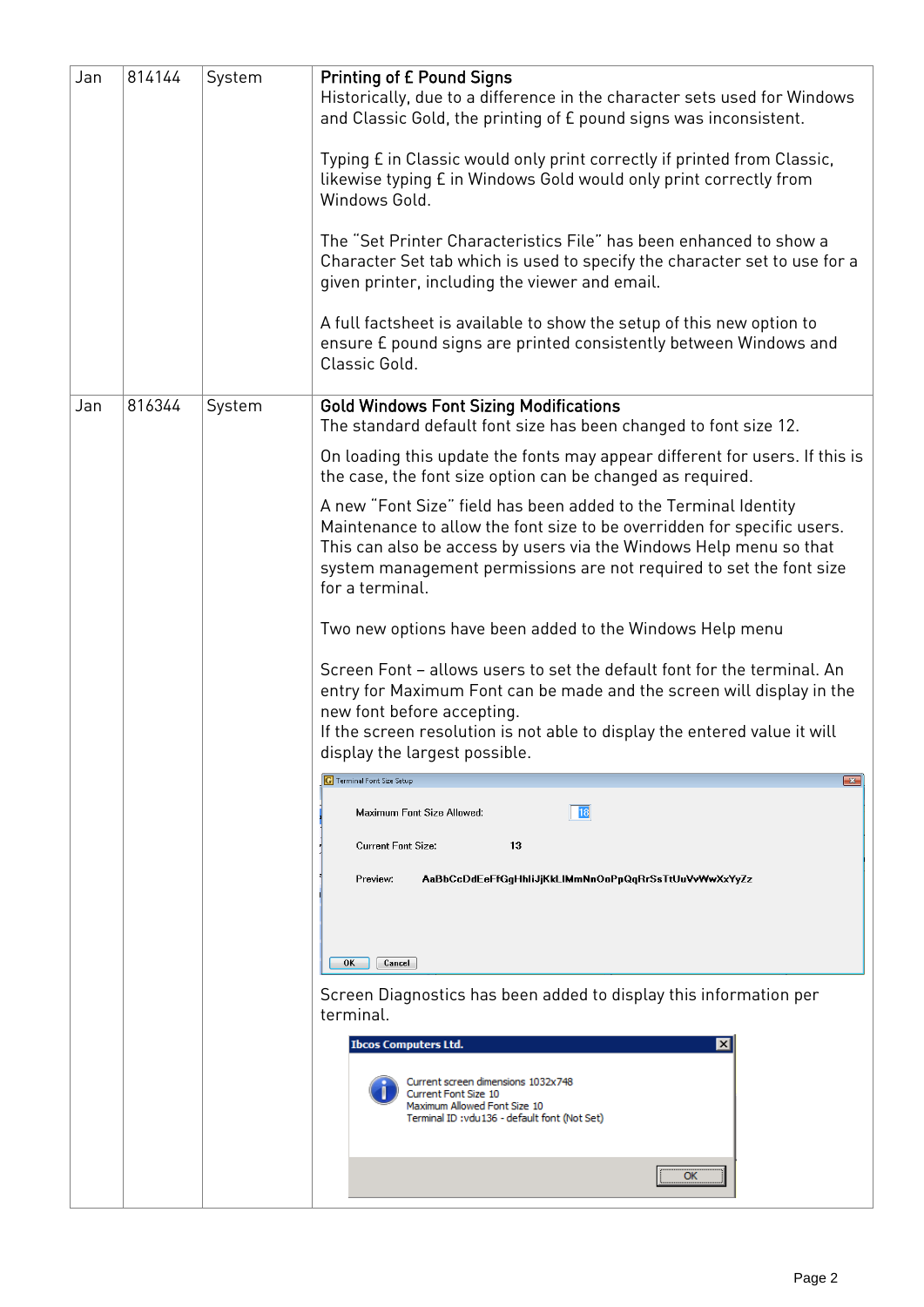| Nov             | 809576 | Parts | <b>Allocate Free Stock</b><br>The bin location has been added to the allocate free stock report.                                                                                                                                                                                                                                                                                                                                                                                                                                                                                                                                                                                                                             |
|-----------------|--------|-------|------------------------------------------------------------------------------------------------------------------------------------------------------------------------------------------------------------------------------------------------------------------------------------------------------------------------------------------------------------------------------------------------------------------------------------------------------------------------------------------------------------------------------------------------------------------------------------------------------------------------------------------------------------------------------------------------------------------------------|
| Jul             | 809743 | Parts | <b>Serial No. Parts Stock List</b><br>The full purchase date is now printed on the report rather than just the<br>month and year.                                                                                                                                                                                                                                                                                                                                                                                                                                                                                                                                                                                            |
| Aug             | 810162 | Parts | <b>Stock Enquiry</b><br>The F8 "Related" key for SA transactions on the Audit tab now shows<br>details of the stock adjustment made.                                                                                                                                                                                                                                                                                                                                                                                                                                                                                                                                                                                         |
| Dec             | 1-5316 | Parts | <b>Stock Enquiry</b><br>An option to shortcut from Parts Enquiry to Workshop Entry has been<br>added.                                                                                                                                                                                                                                                                                                                                                                                                                                                                                                                                                                                                                        |
| Dec             | 812165 | Parts | <b>Mass Parts Amendment</b><br>When amending All parts for a selection an additional option has been<br>added to the screen to recalculate vat inclusive prices which is<br>necessary if the parts retail uplift has been changed.                                                                                                                                                                                                                                                                                                                                                                                                                                                                                           |
| 0 <sub>ct</sub> | 809944 | Parts | Point of Sale (also Workshop)<br>When selecting to order a part a new option has been added to add the<br>part to an existing purchase order. This creates a new line for an<br>existing purchase order.<br>Stock Enquiry / P.O.S.<br>⊠<br>Part No:<br>SL-350 5304<br><b>FUEL FILTER</b><br>Description:<br>Quantity:<br>1<br>Pack Qty:<br>$\mathbf{1}$<br>Add to Exist PO<br><b>Select</b><br><b>Order Supplier</b><br>Alloc Exist PO<br><b>OK</b><br><b>Cance Add to Exist PO</b><br>Reiect<br>If the selected purchase order has already been printed a warning will<br>be displayed but the line may still be added to the order.<br>If the selected purchase order has been exported, no further lines can<br>be added. |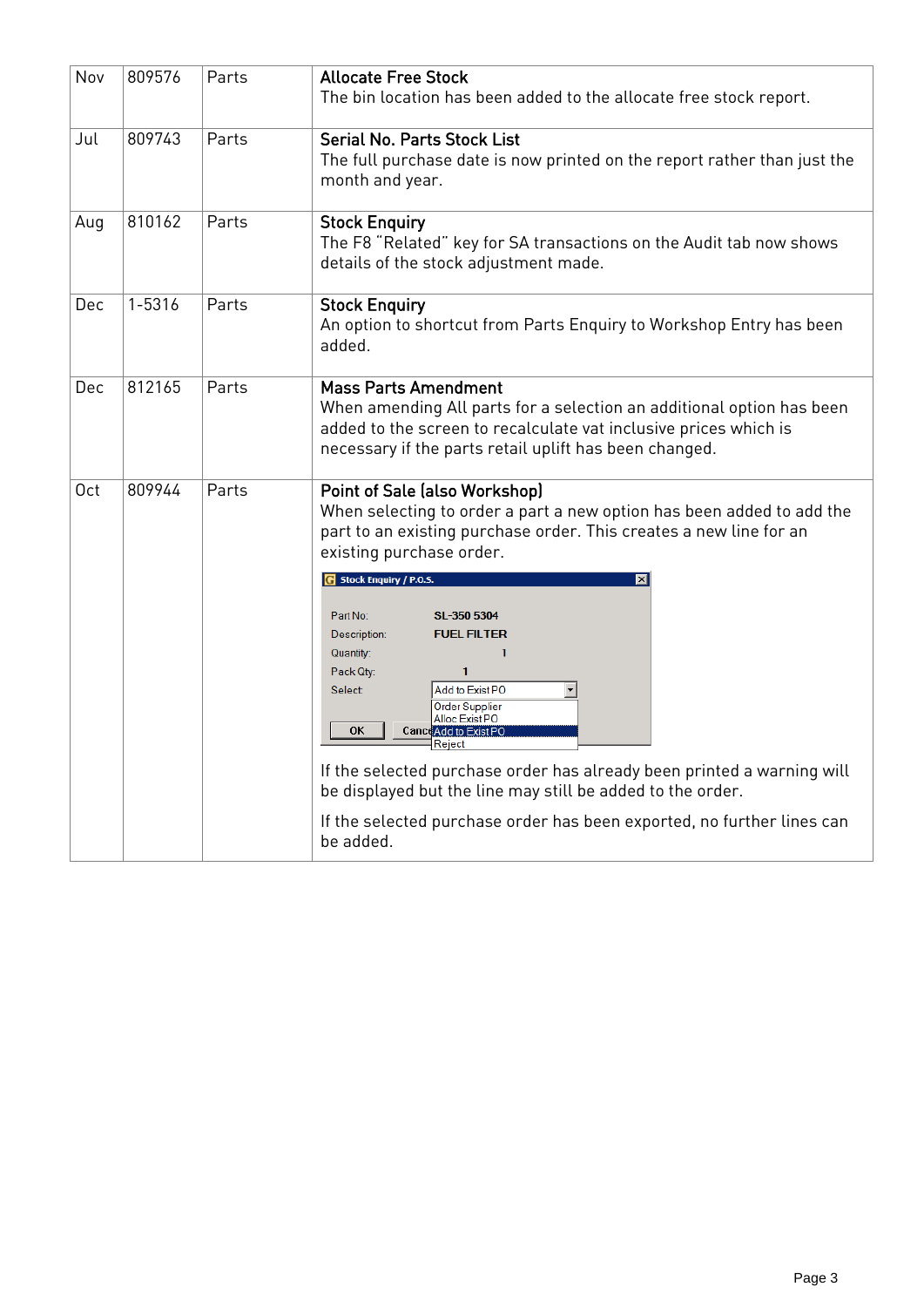| Dec<br>813860/<br>813450 |        | Parts | <b>Point of Sale and Workshop</b><br>When an advice or job has been created and a delivery address added, if<br>the customer account is later changed to an account that has a<br>standard delivery address set on the customer file, a new window is<br>displayed offering to either keep the original delivery address or change<br>to the new customer delivery address. |
|--------------------------|--------|-------|-----------------------------------------------------------------------------------------------------------------------------------------------------------------------------------------------------------------------------------------------------------------------------------------------------------------------------------------------------------------------------|
|                          |        |       | <b>Overwrite Delivery Address</b><br>$\vert x \vert$<br>GI                                                                                                                                                                                                                                                                                                                  |
|                          |        |       | <b>Original Delivery Address</b><br><b>The Farm House</b><br><b>Lower Field</b><br><b>Wellingfield Farm</b><br><b>Blairgowerie</b>                                                                                                                                                                                                                                          |
|                          |        |       | New Delivery Address<br><b>Mr Barlow</b><br>1 High Street<br><b>Poole</b><br><b>Dorset</b><br><b>BH12 4NZ</b><br><b>IBCOS Computers Ltd</b><br>0K<br>Overwrite Original Delivery Address ?                                                                                                                                                                                  |
|                          |        |       | <b>No</b><br>Yes                                                                                                                                                                                                                                                                                                                                                            |
| 0 <sub>ct</sub>          | 814141 | Parts | <b>IDT Despatch/Receipt</b><br>The initials and date/time of the rejection is now printed on the rejection<br>print to show who processed it.                                                                                                                                                                                                                               |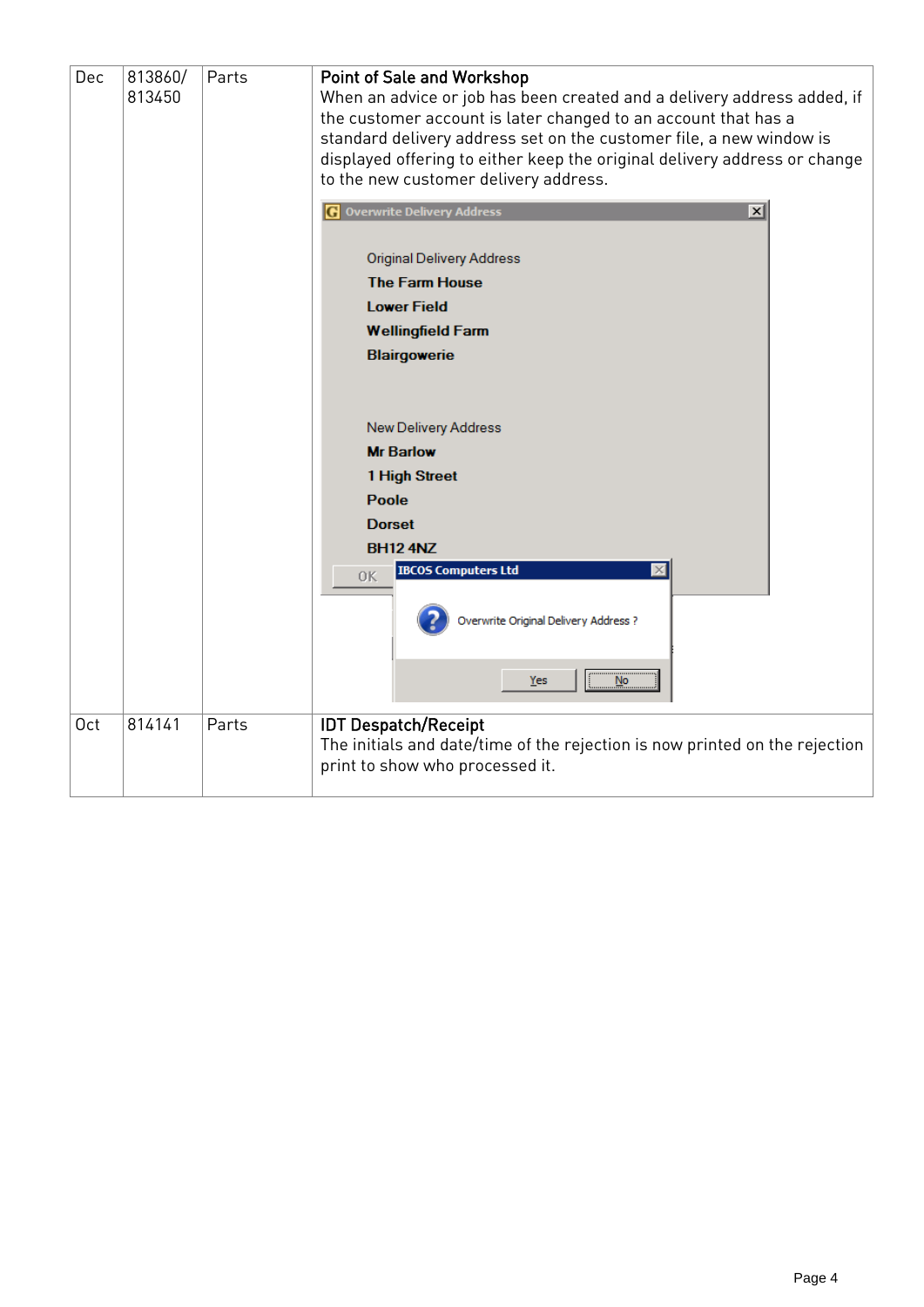| 0 <sub>ct</sub> | 814905 | Parts                  | <b>Stock Order Entry/Amend</b><br>A previous modification introduced a "high line value" warning<br>message.<br>However, as each dealer has different requirements this modification<br>has been expanded to allow the warning value to be changed.<br>A new option has been added to the Company Control File under Parts,<br>Ordering.<br>Ordering - View Only<br>$\overline{\phantom{a}}$<br>80 Column Invoice Stationery<br>Purchase Order Format<br>99999.99<br>Warning for high line value at<br>Exclude Bin Frm Print or IDT<br>$\overline{4}$<br>Weeks Forward for Stock Orders:<br>Normal<br>$\vert \cdot \vert$<br>Stock Order Confirmation Type:<br>No<br>$\overline{z}$<br>Use Required Date in Stock Order:<br>$No - \blacktriangleright$<br>Exclude Bin Loc. on Purchase Order:<br>1959<br>Last Purchase Order Number:<br>$\overline{\phantom{a}}$<br>No<br>Apply Depot to Order No:<br>Inter Company Class Code:<br>▾╎<br><b>Calculate Individual Depots</b><br>Meaning of @ in Parameter Reordering:<br>$\overline{\phantom{a}}$<br>No<br><b>Allow Central Ordering:</b><br>$No$ $\blacktriangleright$<br>Prevent Duplicate Part on Orders? |
|-----------------|--------|------------------------|-------------------------------------------------------------------------------------------------------------------------------------------------------------------------------------------------------------------------------------------------------------------------------------------------------------------------------------------------------------------------------------------------------------------------------------------------------------------------------------------------------------------------------------------------------------------------------------------------------------------------------------------------------------------------------------------------------------------------------------------------------------------------------------------------------------------------------------------------------------------------------------------------------------------------------------------------------------------------------------------------------------------------------------------------------------------------------------------------------------------------------------------------------------|
|                 |        |                        | Sundays<br>▼<br>Delivery Date excludes:<br>OK<br>Cancel                                                                                                                                                                                                                                                                                                                                                                                                                                                                                                                                                                                                                                                                                                                                                                                                                                                                                                                                                                                                                                                                                                     |
|                 |        |                        | The default is 10000.00 which will show a high line value warning for<br>lines where the quantity multiplied by the cost totals over 10,000.00.<br>This value can be increased or decreased as required.                                                                                                                                                                                                                                                                                                                                                                                                                                                                                                                                                                                                                                                                                                                                                                                                                                                                                                                                                    |
|                 |        |                        | If the value is set to zero no warnings will be issued for high value lines.                                                                                                                                                                                                                                                                                                                                                                                                                                                                                                                                                                                                                                                                                                                                                                                                                                                                                                                                                                                                                                                                                |
| 0 <sub>ct</sub> | 815484 | Parts                  | <b>Price Update</b><br>JCB Price updates now use the discount/surcharge fields to calculate a<br>net cost.                                                                                                                                                                                                                                                                                                                                                                                                                                                                                                                                                                                                                                                                                                                                                                                                                                                                                                                                                                                                                                                  |
| Jan             | 81351  | Parts                  | <b>Group Stock Check Status</b><br>This screen has now been enhanced to show an initial summary screen<br>with one line per stock check. A details key is then available to expand<br>the summary line into one line for each depot.<br>Fields for Started/ Update and Completed dates have been added and<br>decimal places removed for systems where these are not in use.                                                                                                                                                                                                                                                                                                                                                                                                                                                                                                                                                                                                                                                                                                                                                                                |
| Dec             | 803190 | Planned<br>Maintenance | <b>Contract Summary Report</b><br>The report has been enhanced to allow a selection of 0 in the future<br>periods in order to report up to date only without any future values.                                                                                                                                                                                                                                                                                                                                                                                                                                                                                                                                                                                                                                                                                                                                                                                                                                                                                                                                                                             |
| Dec             | 803467 | Planned<br>Maintenance | <b>Invoice Extract</b><br>For Fixed Price Servicing invoices, the latest clock reading is now<br>printed on the invoice.                                                                                                                                                                                                                                                                                                                                                                                                                                                                                                                                                                                                                                                                                                                                                                                                                                                                                                                                                                                                                                    |
| 0 <sub>ct</sub> | 815312 | Purchase<br>Ledger     | <b>Supplier List</b><br>The supplier email address has been added to the excel extract of this<br>report.                                                                                                                                                                                                                                                                                                                                                                                                                                                                                                                                                                                                                                                                                                                                                                                                                                                                                                                                                                                                                                                   |
| Jul             | 802761 | Sales Ledger           | <b>Cash Received (Further Reports)</b><br>The payment method has been added to the cash received report and<br>excel extract.                                                                                                                                                                                                                                                                                                                                                                                                                                                                                                                                                                                                                                                                                                                                                                                                                                                                                                                                                                                                                               |
| Jul             | 804593 | Sales Ledger           | <b>Customer Enquiry</b><br>A field to show the traded back next life stock number has been added<br>to the competitive equipment screen to show if a machine has been<br>traded in.                                                                                                                                                                                                                                                                                                                                                                                                                                                                                                                                                                                                                                                                                                                                                                                                                                                                                                                                                                         |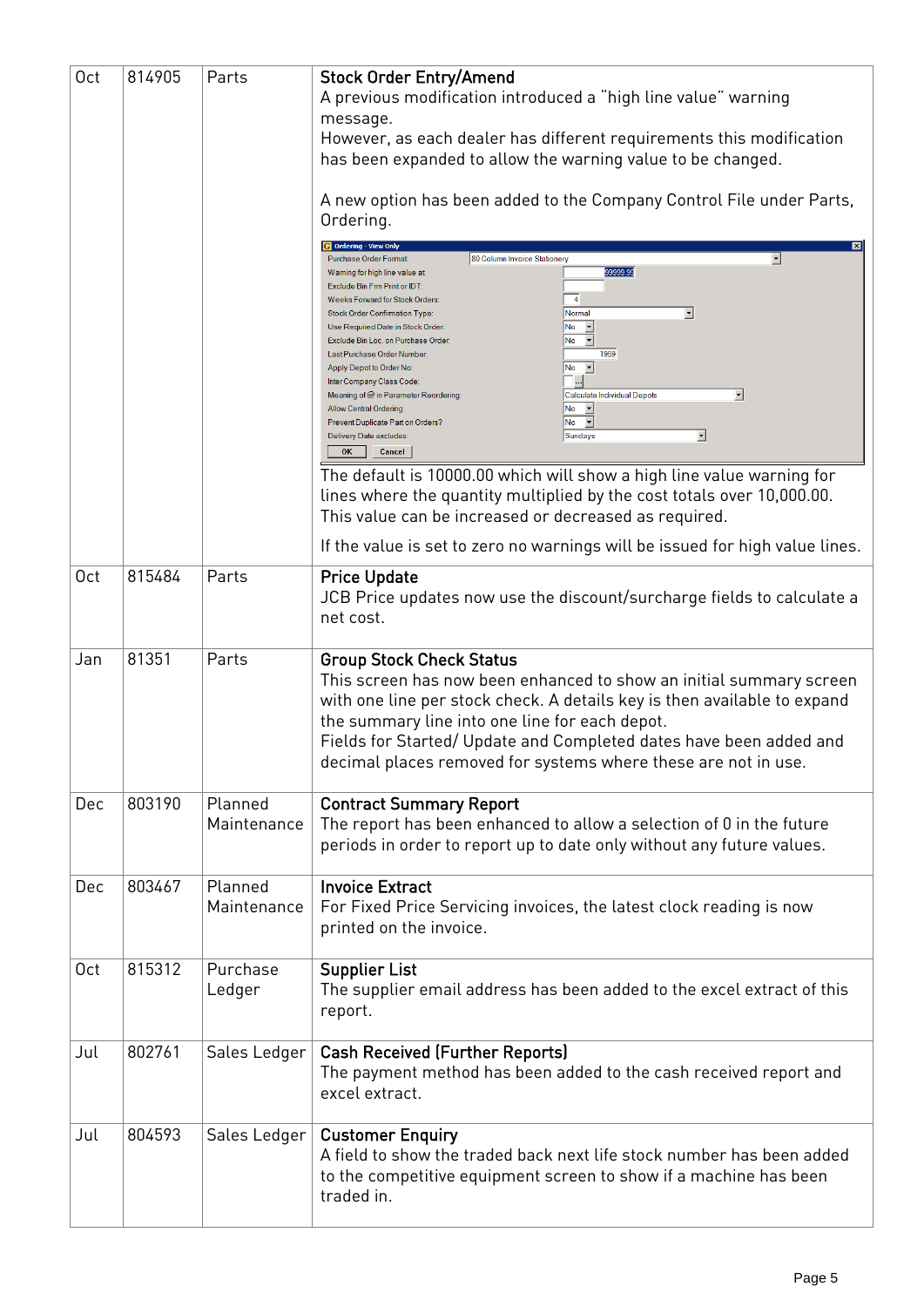| Sep             | 810501 | Sales Ledger | <b>Payment Received Report</b><br>An additional option for "Include Manual Cash Payments" has been<br>added to the report so that manual cash payments can be excluded or<br>printed on their own if required. |
|-----------------|--------|--------------|----------------------------------------------------------------------------------------------------------------------------------------------------------------------------------------------------------------|
| Dec             | 811024 | Sales Ledger | <b>Customer Enquiry</b><br>The link to workshop jobs in progress has been expanded to list<br>warranty jobs separately which in turn allows a hyperlink to the job list.                                       |
|                 |        |              | Current   History Link   Tracking   Deals   Market   Comp'tive   Contacts   Profit   Opts   Pad<br>$Doc*$ Txt<br>User   Event*<br>{WHOLEGD} Live:<br>11<br>History:<br>48<br>Traded:<br>5<br>{WHOLEGD} Quotes: |
|                 |        |              | POS Advices/Quotes:<br>49<br>$\overline{2}$<br>Warranty:<br>Workshop Jobs in Progress:<br>$\overline{2}$<br>Serial No. Items:<br>108<br>Invoiced POS/WSJ:<br>0.00<br><b>Loyalty Value:</b>                     |
|                 |        |              | <b>Outstanding Deposits:</b><br>Plant Hire Live:<br>History:                                                                                                                                                   |
| Sep             | 811332 | Sales Ledger | <b>Month End Update</b><br>The gold error log is now purged of entries over 12 months old during<br>the month end process.                                                                                     |
| 0 <sub>ct</sub> | 1-5433 | Sales Ledger | <b>Customer Enquiry</b><br>Profit for Planned Maintenance is now included on the Profit tab.                                                                                                                   |
|                 |        |              | Current   History   Link   Tracking   Deals   Market   Comp'tive   Contacts   Profit   Opts   Pad   Doc*   Txt<br>User   Event*<br><b>Current Year</b><br><b>Previous Year</b>                                 |
|                 |        |              | <b>Sales</b><br>Margin<br><b>Sales</b><br>Cost<br>Cost<br>Margin<br>96.80<br>395.72<br><b>WSJ</b><br>1765.98<br>1669.18<br>822.06<br>426.34<br>POS<br>56.52<br>667.60<br>466.94<br>200.66<br>237.61<br>181.09  |
|                 |        |              | 530460.00<br>84505.00<br>445955.00<br>0.00<br>0.00<br>0.00<br>${W}$<br>0.00<br>0.00<br>0.00<br>0.00<br>Veh<br>0.00<br>0.00<br>0.00<br>0.00<br>0.00<br>0.00<br>0.00<br>0.00<br>Hire                             |
|                 |        |              | 1758.53<br>2253.53<br>495.00<br>2253.53<br>495.00<br>1758.53<br>PM                                                                                                                                             |
|                 |        |              | 447824.84<br>85068.74<br>3313.20<br>1071.81<br>2241.39<br>532893.58                                                                                                                                            |
|                 |        |              | Stats                                                                                                                                                                                                          |
| Jan             | 804764 | System       | <b>Personnel Security File</b>                                                                                                                                                                                 |
|                 |        |              | A new option has been added when copying a user to copy over the                                                                                                                                               |
|                 |        |              | saved report defaults.<br>When changing user password and initials any saved report defaults                                                                                                                   |
|                 |        |              | will also be changed to the new password.                                                                                                                                                                      |
|                 |        |              | <b>Copy User</b><br>$\vert x \vert$<br>New Password:                                                                                                                                                           |
|                 |        |              | New Initials:                                                                                                                                                                                                  |
|                 |        |              | Copy Defaults?<br>0K<br>Cancel                                                                                                                                                                                 |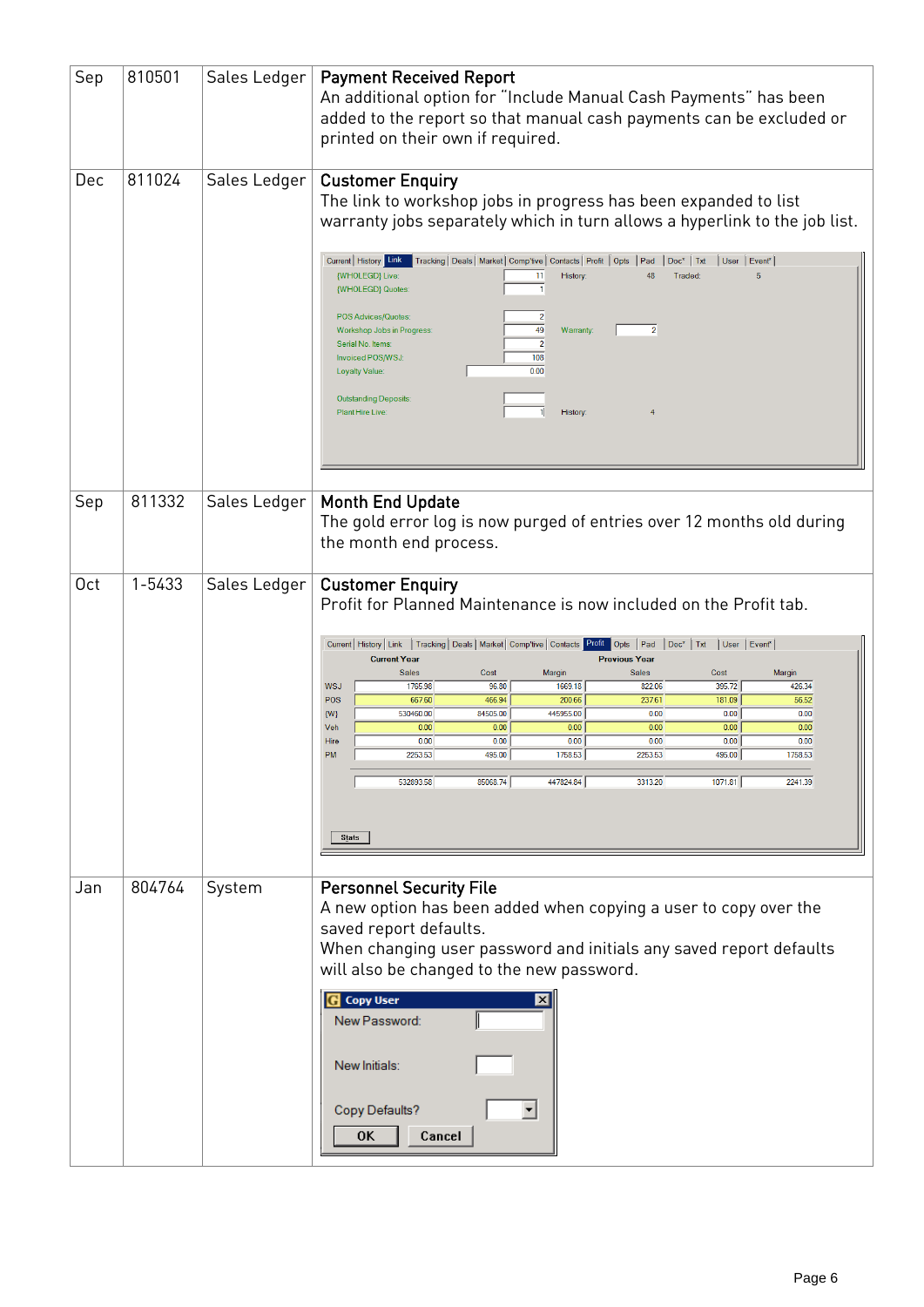| Jan | 811771 | System     | <b>Personnel Security File</b><br>A new option has been added to specify if a user is permitted to change<br>the Stop Flag for a customer.                                                                                                                |
|-----|--------|------------|-----------------------------------------------------------------------------------------------------------------------------------------------------------------------------------------------------------------------------------------------------------|
|     |        |            | Previously only users with full create privilege could set the stop flag.                                                                                                                                                                                 |
|     |        |            | Now users with full create privilege can be prevented from changing<br>the stop flag and likewise users with lower privileges can be set to<br>allow changing of the flag if required.                                                                    |
|     |        |            | <b>6</b> Security File Maintenand                                                                                                                                                                                                                         |
|     |        |            | Details   Email   Security   Financial   Document Store   Windows   Applications  <br>GO<br>GO<br>Password:<br>Initials:                                                                                                                                  |
|     |        |            | $\vert$ 25<br> 30<br>31<br>$\overline{0}$<br>Access Codes:<br>l 1<br>32<br>33<br>$\mathbf 0$<br>34<br><b>AII</b><br><b>Companies Allowed:</b>                                                                                                             |
|     |        |            | SuperUser.<br>Yes<br>Yes<br>Allow Batch Operations:<br>Yes -<br><b>Allow Additional Process:</b><br>$Yes -$<br>Detach Prints on Windows?<br>{W} Exclude Access Codes:<br>$No$ $\rightarrow$<br>Restricted {WGD} Amend:                                    |
|     |        |            | $Yes -$<br>Set Stop Flag?                                                                                                                                                                                                                                 |
|     |        |            | <b>GO</b><br>Rep Code:<br>$\cdot$                                                                                                                                                                                                                         |
|     |        |            | $Yes -$<br><b>Application User?</b><br>updates@ibcos.co.uk<br>Email:                                                                                                                                                                                      |
|     |        |            | Section 22<br>0K<br>Cancel                                                                                                                                                                                                                                |
|     |        |            |                                                                                                                                                                                                                                                           |
| Aug | 808456 | System     | <b>Personnel Security File</b>                                                                                                                                                                                                                            |
|     |        |            | A new option has been added to the F5 Security option "Workshop Job".<br>This allows users to be set to prevent creation of new jobs via Workshop<br>Entry and Quick Job Create.                                                                          |
| Nov | 816612 | System     | <b>System Audit</b><br>The Market Analysis Codes file has been added to the system audit to<br>display when users have added or changed market analysis codes held<br>for a customer.                                                                     |
|     |        |            | <b>E</b> File Changes<br>Record ID<br>Field<br>Old Data<br>New Data<br>Tno<br>Action<br>Date<br>Time<br>User                                                                                                                                              |
|     |        |            | 1200 HS04 "Created"<br>09/11/2016 13:11 RA<br>254<br><b>Market Analysis Insert</b><br>254<br>Market Analysis Delete<br>1200 HS03 PDeleted*<br>09/11/2016 13:11 RA<br>A123<br>254<br>1200 A123 CMA_CODE<br>17/11/2016 10:21 RA<br>Market Analysis   Insert |
|     |        |            |                                                                                                                                                                                                                                                           |
|     |        |            | OK<br>Print                                                                                                                                                                                                                                               |
| Nov | 817225 |            |                                                                                                                                                                                                                                                           |
|     |        | System     | <b>System Audit</b><br>The System Audit now holds the individual field details set when a new<br>customer is created.                                                                                                                                     |
| Aug | 811570 | Wholegoods | <b>Purchase Order Print</b>                                                                                                                                                                                                                               |
|     |        |            | The report has been changed to have an initial selection screen in order<br>to handle the different options needed for a specific order number<br>emailed to one supplier and also a batch of different purchase orders to<br>various suppliers.          |